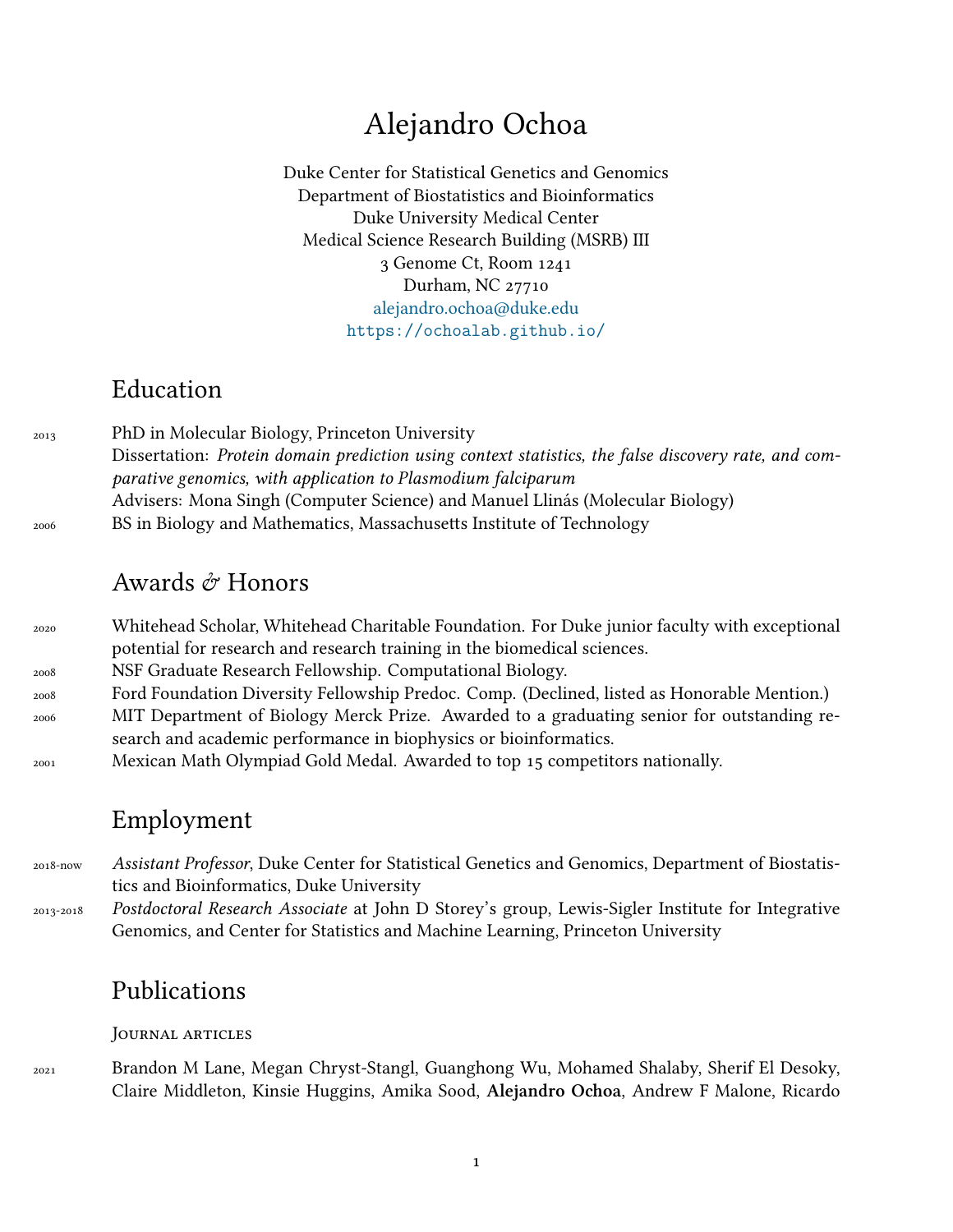Vancini, Sara Miller, Gentzon Hall, So Young Kim, David Howell, Jameela A Kari, Rasheed Gbadegesin. CLVS1, a candidate gene for steroid sensitive nephrotic syndrome, regulates podocyte oxidative stress and endocytosis. *JCI Insight*. 7(2) e152102. PMID [34874915.](https://www.ncbi.nlm.nih.gov/pubmed/34874915)

- <sup>2021</sup> Brian I Shaw, **Alejandro Ochoa**, Cliburn Chan, Chloe Nobuhara, Rasheed Gbadegesin, Annette M Jackson, Eileen T Chambers. HLA Loci and Recurrence of Focal Segmental Glomerulosclerosis In Pediatric Kidney Transplantation. *Transplant Direct*. 7(10) e748. PMID [34476293.](https://www.ncbi.nlm.nih.gov/pubmed/34476293)
- <sup>2021</sup> Young-Sook Kim, Graham D Johnson, Jungkyun Seo, Alejandro Barrera, Thomas N. Cowart, William H Majoros, **Alejandro Ochoa**, Andrew S Allen, Timothy E Reddy. Correcting signal biases and detecting regulatory elements in STARR-seq data. *Genome Res*. 31(5) 877-889. PMID [33722938](https://www.ncbi.nlm.nih.gov/pubmed/33722938).

### $2021$  **Alejandro Ochoa**, John D Storey. Estimating  $F_{ST}$  and kinship for arbitrary population structures. *PLoS Genet*. 17(1) e1009241. PMID [33465078](https://www.ncbi.nlm.nih.gov/pubmed/33465078).

- <sup>2017</sup> **Alejandro Ochoa**, Mona Singh. Domain prediction with probabilistic directional context. *Bioinf*. 33(16) 2471-8. PMID [28407137.](https://www.ncbi.nlm.nih.gov/pubmed/28407137)
- <sup>2016</sup> Simon A Cobbold, Joana M Santos, **Alejandro Ochoa**, David H Perlman, Manuel Llinás. Proteomewide analysis reveals widespread lysine acetylation of major protein complexes in the malaria parasite. *Sci Rep*. 2016;6:19722. PMID [26813983](https://www.ncbi.nlm.nih.gov/pubmed/26813983).
- <sup>2015</sup> **Alejandro Ochoa**, John D Storey, Manuel Llinás, Mona Singh. Beyond the *E*-value: stratified statistics for protein domain prediction. *PLoS Comput Biol*. 11 e1004509. PMID [26575353.](https://www.ncbi.nlm.nih.gov/pubmed/26575353)
- <sup>2013</sup> Moriah L Szpara, Derek Gatherer, **Alejandro Ochoa**, Benjamin Greenbaum, Aidan Dolan, Rory J Bowden, Lynn W Enquist, Matthieu Legendre, Andrew J Davison. Evolution and diversity in human herpes simplex virus genomes. *J Virol*. 88:1209-27. PMID [24227835.](https://www.ncbi.nlm.nih.gov/pubmed/24227835)
- <sup>2011</sup> **Alejandro Ochoa**, Manuel Llinás, Mona Singh. Using context to improve protein domain identification. *BMC Bioinformatics*. 12:90. PMID [21453511](https://www.ncbi.nlm.nih.gov/pubmed/21453511).
- <sup>2007</sup> Gevorg Grigoryan, **Alejandro Ochoa**, Amy E Keating. Computing van der Waals energies in the context of the rotamer approximation. *Proteins*. 68(4) 863-78. PMID [17554777](https://www.ncbi.nlm.nih.gov/pubmed/17554777).

#### ManuscRipts in Submission

- <sup>2022</sup> Yiqi Yao, **Alejandro Ochoa**. Limitations of principal components in quantitative genetic association models for human studies. Preprint: <https://doi.org/10.1101/2022.03.25.485885>
- $P_{\text{2019}}$  **Alejandro Ochoa**, John D Storey. New kinship and  $F_{\text{ST}}$  estimates reveal higher levels of differentiation in the global human population. Preprint: <https://doi.org/10.1101/653279>
- <sup>2016</sup> Alejandro Ochoa, John D Storey.  $F_{ST}$  and kinship for arbitrary population structures I: Generalized definitions. Preprint: <https://doi.org/10.1101/083915>

#### **ACKNOWLEDGMENTS**

- <sup>2019</sup> Irineo Cabreros, John D Storey. A Likelihood-Free Estimator of Population Structure Bridging Admixture Models and Principal Components Analysis. *Genetics*. 212(4) 1009-29. PMID [31028112](https://www.ncbi.nlm.nih.gov/pubmed/31028112).
- <sup>2016</sup> Prem Gopalan, Wei Hao, David M Blei, John D Storey. Scaling probabilistic models of genetic variation to millions of humans. *Nat Genet*. 48(12) 1587-90. PMID [27819665](https://www.ncbi.nlm.nih.gov/pubmed/27819665).
- <sup>2014</sup> Anton V Persikov, Mona Singh. De Novo Prediction of DNA-Binding Specificities for Cys2His2 Zinc Finger Proteins. *Nucleic Acids Res*. 42(1) 97-108. PMID [24097433](https://www.ncbi.nlm.nih.gov/pubmed/24097433).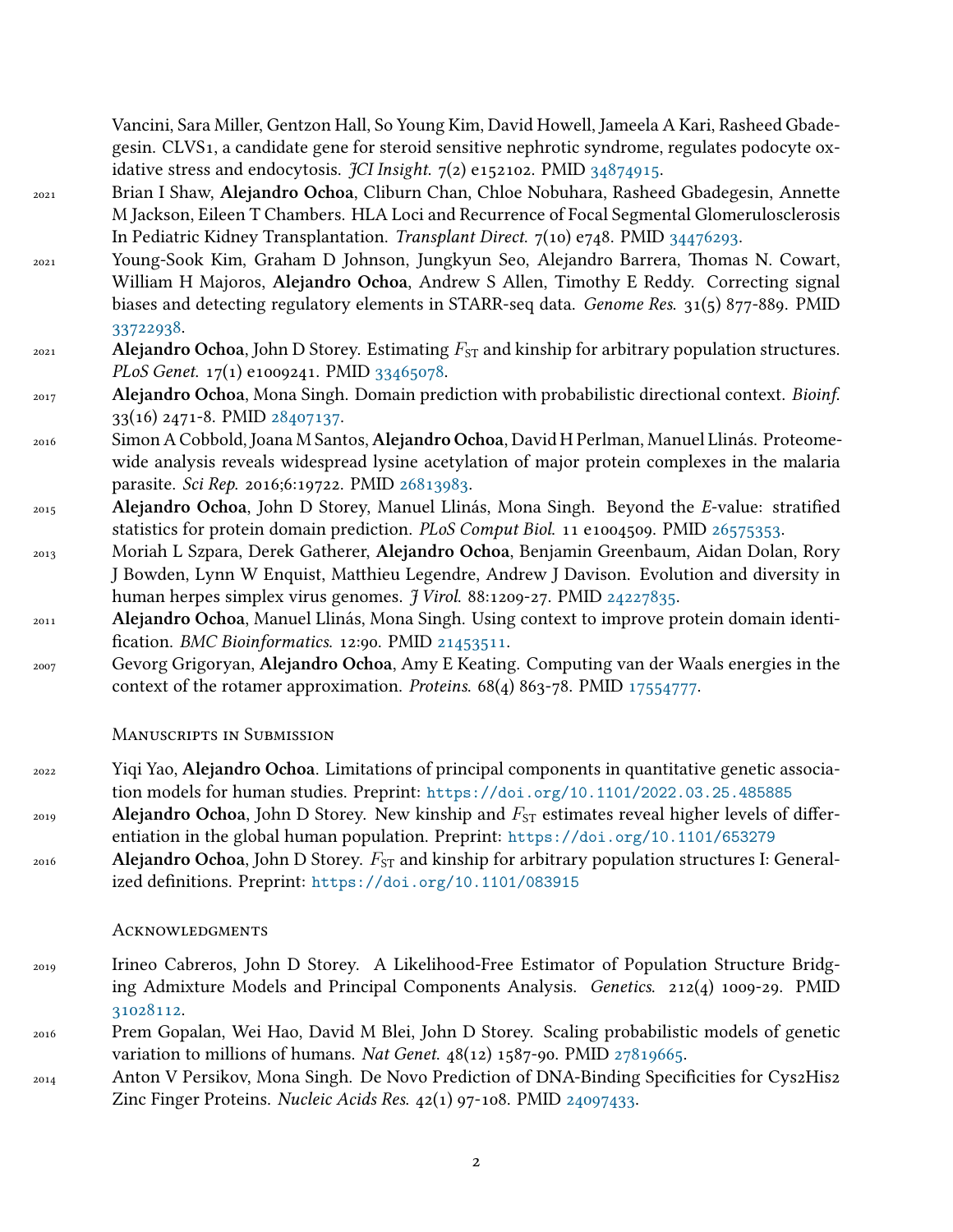# Distributed software

| 2021      | genbin: R wrappers for binaries in genetics. R.                                      |
|-----------|--------------------------------------------------------------------------------------|
|           | https://github.com/OchoaLab/genbin.                                                  |
| 2021      | simfam: Simulate and Model Family Pedigrees With Structured Founders. R, C++.        |
|           | Available on CRAN and https://github.com/0choaLab/simfam.                            |
| 2020-2021 | ligera: LIght GEnetic Robust Association. R, C++.                                    |
|           | https://github.com/0choaLab/ligera.                                                  |
| 2019      | human-differentiation-manuscript: Human differentiation analysis. R, bash, markdown. |
|           | https://github.com/StoreyLab/human-differentiation-manuscript.                       |
| 2019-2021 | genio: Genetics Input/Output Functions. R, C++.                                      |
|           | Available on CRAN and https://github.com/OchoaLab/genio.                             |
| 2019-2021 | simtrait: Simulate Complex Traits from Genotypes. R.                                 |
|           | Available on CRAN and https://github.com/0choaLab/simtrait.                          |
| 2019-2021 | popkinsuppl: Supplement to "popkin" package. R.                                      |
|           | https://github.com/OchoaLab/popkinsuppl.                                             |
| 2017-2021 | popkin: Estimate Kinship and FST under Arbitrary Population Structure. R, C++.       |
|           | Available on CRAN and https://github.com/StoreyLab/popkin.                           |
| 2017-2021 | bnpsd: Model and Simulate Admixed Populations. R.                                    |
|           | Available on CRAN and https://github.com/StoreyLab/bnpsd.                            |
| 2014-2020 | dPUC2: Domain Prediction Using Context, Version 2. Perl, C.                          |
|           | https://github.com/alexviiia/dpuc2.                                                  |
| 2014-2020 | DomStratStats: Domain Stratified Statistics (q-values and local FDRs). Perl.         |
|           | https://github.com/alexviiia/DomStratStats.                                          |
| 2014-2019 | RandProt: High-order Markov random models for protein sequences. Perl.               |
|           | https://github.com/alexviiia/RandProt.                                               |

# Invited Talks

| 2022 | Duke University Program in Genetics and Genomics (UPGG) retreat. Suite 4, Durham, NC. 2022-      |
|------|--------------------------------------------------------------------------------------------------|
|      | $06-11.$                                                                                         |
| 2021 | Orientation for MB and PhD students. Department of Biostatistics and Bioinformatics, Duke Uni-   |
|      | versity, Durham, NC. 2021-08-19.                                                                 |
| 2021 | Statistics seminar. Department of Mathematics and Statistics, Washington State University, Pull- |
|      | man, WA. 2021-03-10.                                                                             |
| 2021 | Master of Biostatistics Virtual Visit Day. Department of Biostatistics and Bioinformatics, Duke  |
|      | University, Durham, NC. 2021-02-19.                                                              |
| 2020 | University Program in Genetics and Genomics (UPGG) seminar. Room 147, Nanaline Duke build-       |
|      | ing, Duke University, Durham, NC. 2020-02-18.                                                    |
| 2019 | Duke Computational Biology and Bioinformatics (CBB) retreat. Holiday Inn Resort, Wrightsville    |
|      | Beach, NC. 2019-09-28.                                                                           |
| 2019 | Computational Biology and Bioinformatics (CBB) seminar. French Family Science Center, Duke       |
|      | University, Durham, NC. 2019-02-04.                                                              |
| 2019 | 4th Mexico Population Genomics Meeting. Amoxcalli Complex, Faculty of Sciences, University       |
|      |                                                                                                  |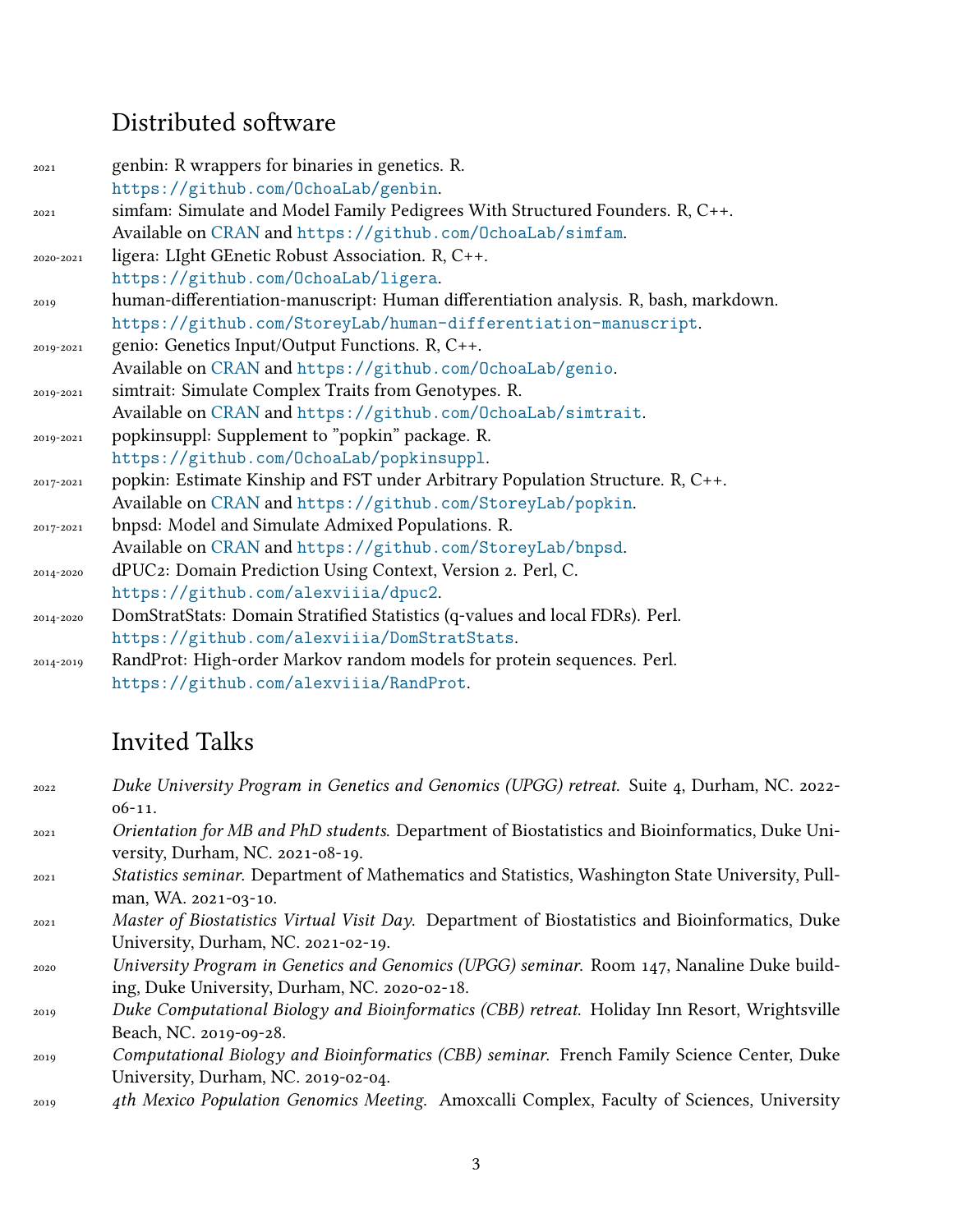|      | City, National Autonomous University of Mexico, Mexico City, DF, Mexico. 2019-01-11.           |
|------|------------------------------------------------------------------------------------------------|
| 2018 | Population Biology seminar, Department of Biology, Duke University, Durham, NC. 2018-09-27.    |
| 2018 | Department of Biostatistics and Bioinformatics, Duke University, Durham, NC. 2018-02-21.       |
| 2018 | Department of Biostatistics, Johns Hopkins University, Baltimore, MD. 2018-01-22.              |
| 2017 | Department of Biology, University of Richmond, Richmond, VA. 2017-11-10.                       |
| 2017 | Princeton Research Day. Princeton University, Princeton, NJ. 2017-05-11.                       |
| 2017 | Department of Genetics, University of North Carolina, Chapel Hill, NC. 2017-02-13.             |
| 2016 | New York Area Population Genomics Workshop 2016. Princeton University, Princeton, NJ. 2016-    |
|      | $01 - 21.$                                                                                     |
| 2015 | Probabilistic Modeling in Genomics conference. Cold Spring Harbor Laboratory, Cold Spring Har- |
|      | bor, NY. 2015-10-15.                                                                           |
| 2013 | Telepresentation for Yun Song's group. UC Berkeley, Berkeley, CA. 2013-04-17.                  |
| 2013 | Biological sequence analysis and probabilistic models conference. HHMI Janelia Farm, Ashburn,  |
|      | VA. 2013-03-25.                                                                                |
| 2013 | NCBI, NIH, Bethesda, MD. 2013-02-25.                                                           |
| 2012 | Recruiting conference. Department of Computer Science, Princeton University, Princeton, NJ.    |
|      | 2012-03-01.                                                                                    |

<sup>2004</sup> Rotary Club Paso del Norte, Ciudad Juarez, CHIH, Mexico. 2004-08-26.

## Conference posters

- <sup>2020</sup> **Alejandro Ochoa**, John D Storey. New kinship and  $F_{ST}$  estimates applied to the global human population. *American Society of Human Genetics (ASHG) Annual Meeting*. Virtual.
- <sup>2019</sup> **Alejandro Ochoa**, John D Storey. Relatedness and Differentiation in Arbitrary Population Structures. *4th Mexico Population Genomics Meeting*. Amoxcalli Complex, Faculty of Sciences, University City, National Autonomous University of Mexico, Mexico City, DF, Mexico.
- <sup>2018</sup> **Alejandro Ochoa**, John D Storey. Relatedness and Differentiation in Arbitrary Population Structures. *Probabilistic Modeling in Genomics*. Cold Spring Harbor Laboratory, Cold Spring Harbor, NY.
- <sup>2018</sup> **Alejandro Ochoa**, John D Storey. Relatedness and Differentiation in Arbitrary Population Structures. *Population, Evolutionary and Quantitative Genetics Conference*. Madison Concourse Hotel, Madison, WI.
- <sup>2016</sup> **Alejandro Ochoa**, John D Storey, Srikanth Gottipati, Shashank Rohatagi, Andrew Forbes, Deborah Profit, Raymond Sanchez, Margaretta Nyilas, William Carson. Mixed Effects Modeling of Placebo Response Across 8 Placebo-controlled Aripiprazole Trials Spanning 20 Years in Acutely Relapsed Schizophrenia Patients. *Neuroscience Education Institute Psychopharmacology Congress*. Broadmoor Convention Center, Colorado Springs, CO.
- <sup>2016</sup> Srikanth Gottipati, **Alejandro Ochoa**, Shashank Rohatagi, Andrew Forbes, Deborah Profit, Raymond Sanchez, Margaretta Nyilas, William Carson. Canonical Loadings of PANSS Subscales Show Differential Placebo and Aripiprazole Drug Responses in Schizophrenia Patients. *Neuroscience Education Institute Psychopharmacology Congress*. Broadmoor Convention Center, Colorado Springs, CO.
- <sup>2015</sup> **Alejandro Ochoa**, John D Storey. *F*ST generalized for arbitrary population structures. *John W. Tukey 100th Birthday Celebration conference*. Center for Statistics and Machine Learning, Prince-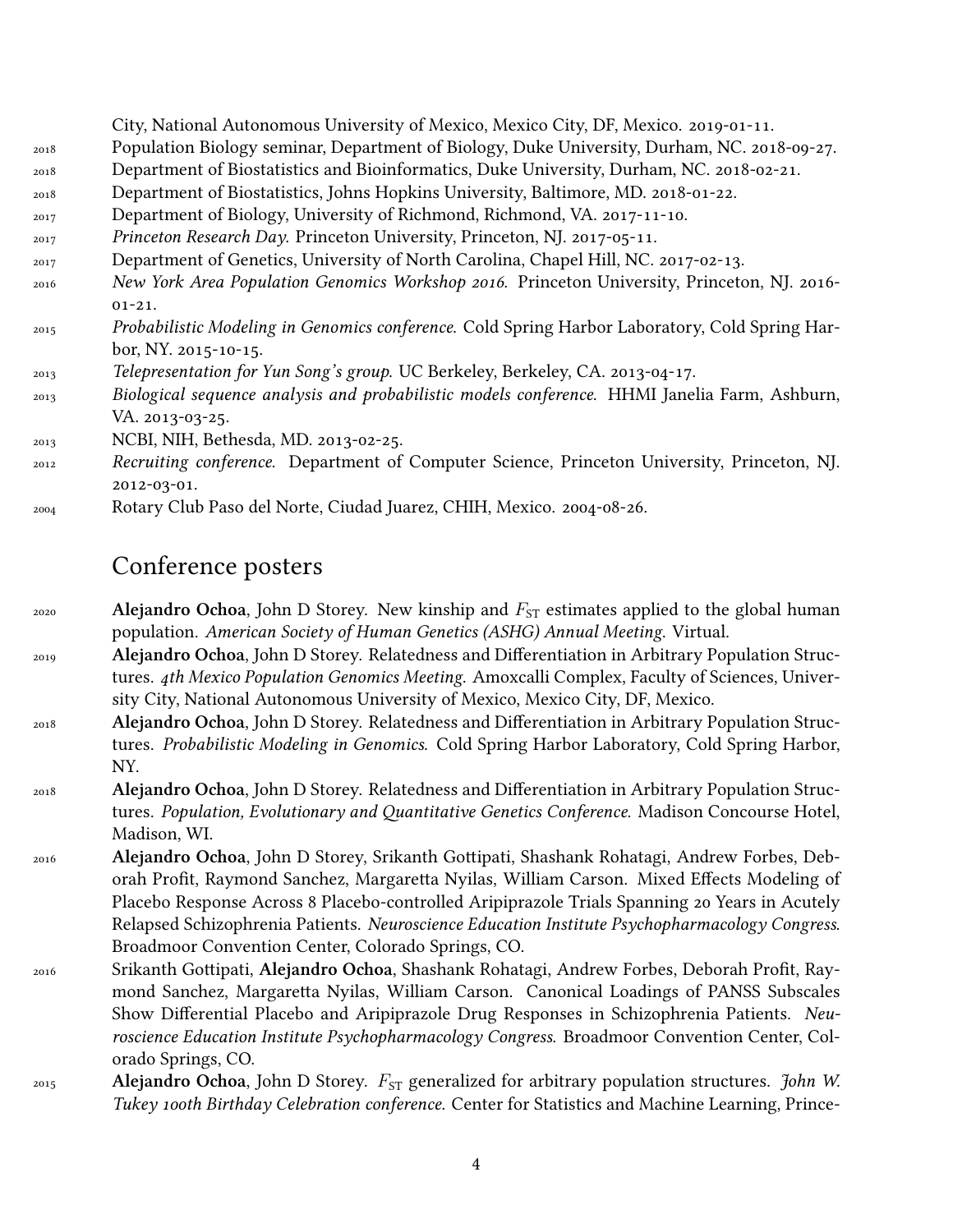ton University, Princeton, NJ.

- <sup>2013</sup> **Alejandro Ochoa**, John D Storey, Manuel Llinás, Mona Singh. Forget the *E*-value: family-based *q*-values for protein domain prediction, and empirical error detection. *Biological sequence analysis and probabilistic models conference*. HHMI Janelia Farm, Ashburn, VA.
- <sup>2010</sup> **Alejandro Ochoa**, Manuel Llinás, Mona Singh. Using context to predict protein domains across diverse organisms. *Recomb Systems Biology conference*. Columbia University, New York, NY.

# Teaching

DUKE UNIVERSITY

| 2022<br>2021<br>2019-2021<br>2019<br>2019      | Human Genetics. (Co-Lecturer Spring 2022)<br>UPGEN 778A-F Mini course: Genetic population structure and relatedness (Fall 2021)<br>SIBS lecture on genetic association studies (Summer 2019, 2021)<br>BIOS 900 Current Problems in Biostatistics. Special lecture on kinship and $F_{ST}$<br>BIOS 710 Statistical Genetics and Genetic Epidemiology. Special lecture on kinship and $F_{ST}$ |
|------------------------------------------------|----------------------------------------------------------------------------------------------------------------------------------------------------------------------------------------------------------------------------------------------------------------------------------------------------------------------------------------------------------------------------------------------|
|                                                | PRINCETON UNIVERSITY                                                                                                                                                                                                                                                                                                                                                                         |
| 2017<br>2016-2017<br>2014-2017<br>2011<br>2008 | Intro to Genomics and Comp Bio. Quant Comp Bio, Comp Sci. (Co-Lecturer Fall 2017)<br>Discussion Leader. Summer Undergraduate Research Program (Summer 2016, 2017)<br>Statistical Treatment of Data. Mol Bio, Quant Comp Bio. (Workshop Fall 2014, 2015, 2016, 2017)<br>Intro to Genomics and Comp Mol Bio. Mol Bio, Comp Sci. (TA Fall 2011)<br>Core Laboratory. Mol Bio. (TA Spring 2008)   |
|                                                | MASSACHUSETTS INSTITUTE OF TECHNOLOGY                                                                                                                                                                                                                                                                                                                                                        |
| 2005<br>2003-2004<br>2003-2004                 | Calculus. OME Project Interphase (TA Summer 2005)<br>Multivar Calculus and Diff Eqs. OME Seminar XL (Tutor Fall 2003, Spring 2004)<br>Calculus. MITE2S Program (TA Summer 2003, 2004)                                                                                                                                                                                                        |
|                                                | Mentoring                                                                                                                                                                                                                                                                                                                                                                                    |
|                                                | <b>CURRENT TRAINEES - PRIMARY ADVISER</b>                                                                                                                                                                                                                                                                                                                                                    |
| 2020-now<br>2021-now                           | Tiffany Tu. PhD. Graduate rotation, Dissertation adviser. Ochoa Laboratory. Computational<br>Biology and Bioinformatics Program, Duke University.<br>Emmanuel Mokel. Undergraduate. Research Independent Study. Ochoa Laboratory. Department<br>of Statistical Science, Duke University.                                                                                                     |
|                                                | <b>CURRENT TRAINEES - SECONDARY ADVISER</b>                                                                                                                                                                                                                                                                                                                                                  |
| 2019-now                                       | Xue "Scarlett" Zou. PhD. Dissertation committee. Allen Laboratory. Computational Biology and<br>Bioinformatics Program, Duke University.                                                                                                                                                                                                                                                     |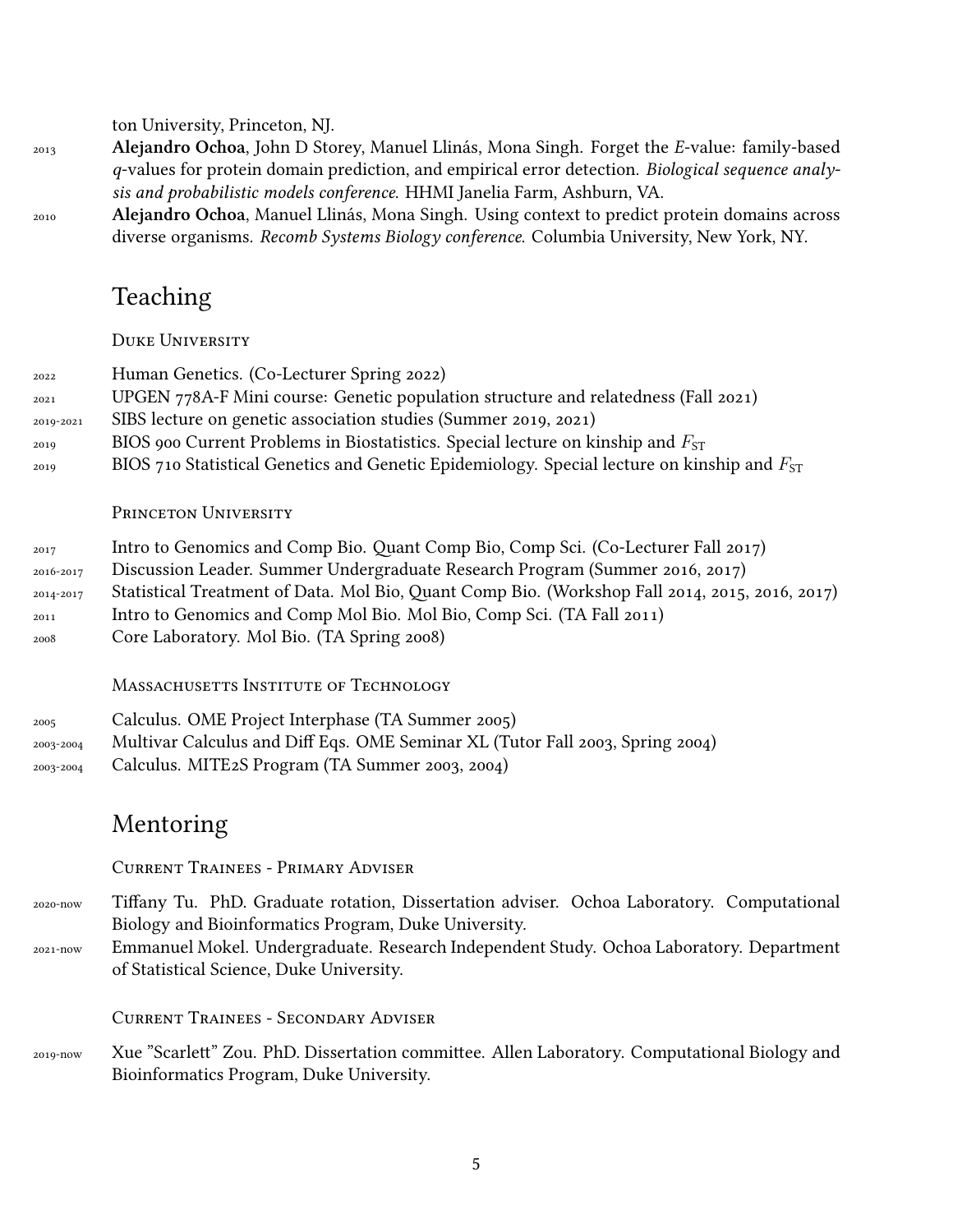2022-now Zhuoran Hou. PhD. Graduate rotation. Ochoa Laboratory. Department of Biostatistics and Bioinformatics, Duke University.

2020-now Brandon M. Lê. PhD. Dissertation committee. Ashley-Koch Laboratory. University Program in Genetics and Genomics, Duke University.

- 2020-now Rachel Cason. Resident physician. Scholarship Oversight Committee, Master's project committee. Gbadegesin Laboratory. Department of Pediatrics, Duke University.
- 2021-now Krista Pipho. PhD. Dissertation committee. Goldberg Laboratory. University Program in Genetics and Genomics, Duke University.
- 2022-now Changxin Wan. PhD. Dissertation committee. Ji Laboratory. Computational Biology and Bioinformatics Program, Duke University.
- 2022-now Ratchanon Pornmongkolsuk. PhD. Graduate rotation. Ochoa Laboratory. University Program in Genetics and Genomics, Duke University.

Past TRainees - PRimaRy AdviseR

- 2019-2020 Yiqi Yao. Master's. BCTIP internship, Master's project adviser. Ochoa Laboratory. Department of Biostatistics and Bioinformatics, Duke University. Now Senior Business Analyst at BenHealth.
- 2019-2022 Amika Sood. Postdoctoral. Postdoctoral adviser. Ochoa Laboratory. Department of Biostatistics and Bioinformatics, Duke University. Now Staff Scientist at Complex Carbohydrate Research Center (CCRC), The University of Georgia.
- 2020-2021 Zhuoran Hou. Master's. BCTIP internship. Ochoa Laboratory. Department of Biostatistics and Bioinformatics, Duke University. Now PhD Student at Duke University, BB.
- 2020-2022 Jiajie Shen. Master's. Research, Master's project adviser. Ochoa Laboratory. Department of Biostatistics and Bioinformatics, Duke University.

Past TRainees - SecondaRy AdviseR

- <sup>2009</sup> Neo Christopher Chung. PhD. Graduate rotation. Llinás Laboratory. Quantitative Computational Biology Program, Princeton University. Now Adjunct Faculty at University of Warsaw. <sup>2010</sup> Jeremy Bigness. PhD. Graduate rotation. Singh Laboratory. Quantitative Computational Biology
- Program, Princeton University. Now PhD Student at Brown University.
- <sup>2011</sup> Sebastian Nasamu. Undergraduate. Summer project. Llinás Laboratory. Department of Molecular Biology, Princeton University. Now Post-doctoral Research Fellow at Johns Hopkins Bloomberg School of Public Health.
- <sup>2019</sup> Yuncheng Duan. PhD. Graduate rotation. Ochoa Laboratory. Department of Biology, Duke University. Now PhD Student at Duke University, Allen Lab.
- 2019-2020 Shengyu Li. Master's. Master's project committee. Allen Laboratory. Department of Biostatistics and Bioinformatics, Duke University. Now PhD Student at Duke University, CBB.
- 2020-2022 Iman Hamid. PhD. Dissertation committee. Goldberg Laboratory. University Program in Genetics and Genomics, Duke University. Now Scientist at Variant Bio.
- 2020-2021 Bobby Boone IV. Master's. Master's project committee. Landstrom Laboratory. Department of Biostatistics and Bioinformatics, Duke University. Now Biostatistician II at University of Utah Health.

2021-2022 Valerie Gartner. PhD. Dissertation committee. Wray Laboratory. University Program in Genetics and Genomics, Duke University.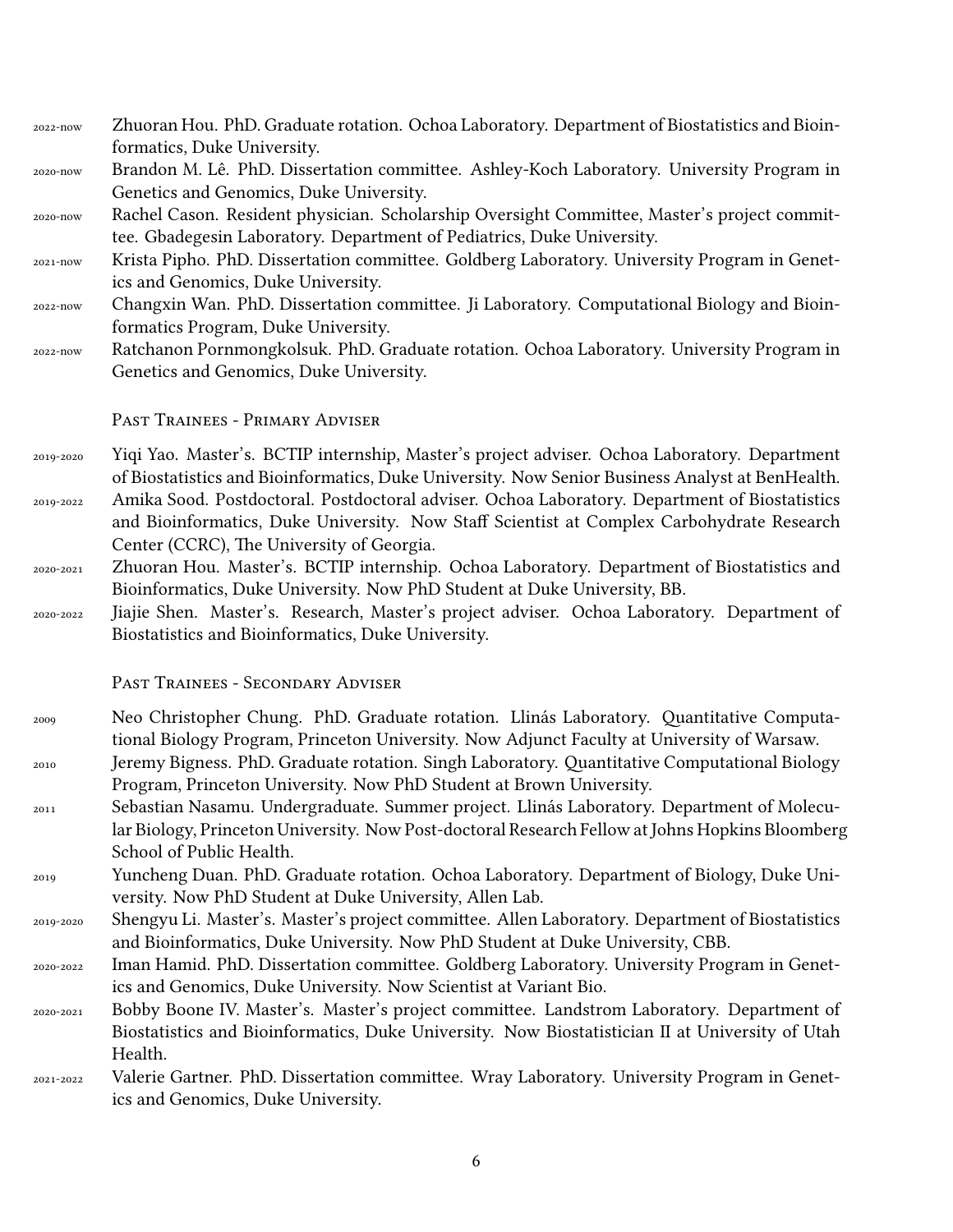2021-2021 Cymfenee Dean-Phifer. PhD. Graduate rotation. Ochoa Laboratory. Computational Biology and Bioinformatics Program, Duke University. Now PhD student rotating at Duke University, CBB. 2021-2022 Hongyu Du. Master's. Master's project committee. Allen Laboratory. Department of Biostatistics and Bioinformatics, Duke University.

2021-2022 Weiliang "Frank" Tian. Master's. Master's project committee. Soderling Laboratory. Department of Biostatistics and Bioinformatics, Duke University.

## Research experience

- 2013-2018 Postdoctoral Research, Storey Lab, Princeton. Developed new definitions and tools to study arbitrary population structures. Also applied GWAS and mixed effects modeling to longitudinal psychiatric drug clinical trials.
- 2007-2013 Graduate Research Thesis, Singh Lab and Llinás Lab, Princeton. Developed probabilistic models and statistical methods that improve protein domain prediction. Studied the *Plasmodium falciparum* proteome, focusing on the AP2 transcription factors. Used experimental techniques (cloning, protein purification and protein-binding microarrays) to test predicted AP2 domains for DNA binding.
- <sup>2007</sup> Graduate Rotation, Tavazoie Lab, Princeton. Cloned an RNA aptamer for a phage display assay.
- 2006-2007 Graduate Rotation, Singh Lab, Princeton. Analyzed protein interactions predicted from the presence of interacting domain pairs.
- <sup>2006</sup> Graduate Rotation, Troyanskaya Lab, Princeton. Built and analyzed a potential "gold standard" of Gene Ontology terms integrated from predictions of multiple sources, in *Saccharomyces cerevisiae* and *Homo sapiens*.
- 2005-2006 Undergraduate Research Assistant, Keating Lab, MIT. Analyzed full-atom computational protein designs using modified van der Waals potentials.

# Extracurricular University Activities

2006-2010 Latino Graduate Student Association, Princeton University. Board member: Technology Specialist 2007-2010 (handled website, email list, photos, calendar). 2002-2006 Association of Puerto Rican students, MIT. Regular member.

## Outreach

| 2017      | Panelist at HISPA Latinos in College Conference. Princeton University.                          |
|-----------|-------------------------------------------------------------------------------------------------|
| 2010      | Ivy-plus recruiting fair at University of Puerto Rico (4 campuses) for Princeton.               |
| 2008-2011 | Science and Engineering Expo. HHMI and Princeton University.                                    |
| 2007      | Helped local high school students with college personal statements. PUPP, Princeton University. |

## Languages

English. Native proficiency. Spanish. Native proficiency.